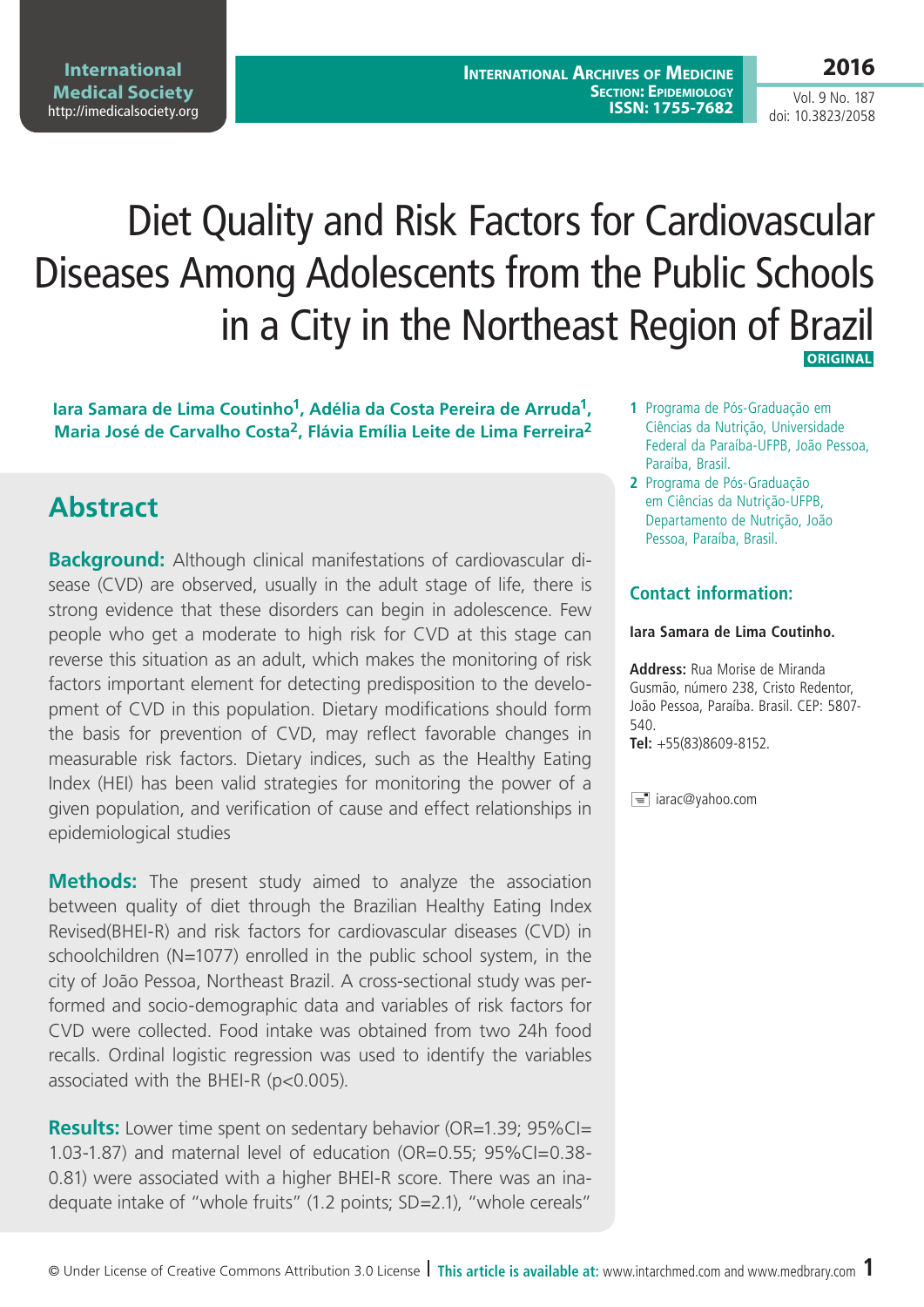(1.3 points; SD=1.6), "milk and dairy products" (2.0 points; ST=3.0) and foods from the "solid fat and added sugar and alcohol" group (7.9 points; SD=6.3).

**Conclusions:** The importance of providing guidance on the reduction in sedentary behavior and performing actions that promote healthy eating should be emphasized among adolescents.

Although clinical manifestations of cardiovascular diseases (CVD) can be usually observed in adulthood, there is strong evidence that their risk factors can begin during adolescence [1]. As these factors tend to persist until one becomes an adult, very few people who have a moderate to high risk of CVD while they are young succeed in returning to a low level status simply by controlling the usual risk factors when they are adults [2], thus causing this to become an increasing public health problem worldwide [3].

The prevalence of risk factors for CVD in adolescents has been high, indicating that an increasing number of young people are exposed to two or more factors [4,5]. Additionally, other studies point out that the presence of risk factors during adolescence aggravates the development of CVD in this stage of life [1], being affected by atherogenesis, among other aspects.

In Brazil, the growing interest in analyzing dietetic exposure during adolescence and the occurrence of future diseases is one of the main factors that has contributed to the increase and improvement in schoolchildren monitoring systems [6].

According to the *Pesquisa Nacional de Saúde do Escolar* (PeNSE – National Survey on Schoolchidren's Health – 2012) [7], the consumption of snack foods (candies, drops, chocolate, chewing gum, bonbons or lollipops) on five or more days a week was reported by 41.3% of adolescents.

Dietary changes must be one of the key aspects in CVD prevention, both as a combination between healthy eating and an active lifestyle, which can translate into positive changes in measurable risk factors such as hypertension and overweight, and as a way to reduce the risk of a series of other chronic diseases [2].

**Keywords**

Diet Quality Index;

Cardiovascular Risk Factors; Adolescents; Food Intake.

**International Archives of Medicine**

**Section: Epidemiology ISSN: 1755-7682**

Dietary indices such as the Diet Quality Index (DQI) have been valid strategies in the monitoring of eating habits of populations. Moreover, information about foods and nutrients incorporated into the DQI is used to observe the relationship with public health problems such as obesity and cancer [8]. In Brazil, this index was adapted and the Brazilian Diet Quality Index Revised (BHEI-R) was created [9].

The present study aimed to observe the association between diet quality and risk factors for CVD among adolescents enrolled in public schools of the city of João Pessoa, PB, Northeastern Brazil, with the purpose of providing support to the implementation of nutrition and food education actions focused on this population.

# **Methods**

Cross-sectional study, the basis for the project entitled "Longitudinal Study on Sedentary Behavior, Physical Activity, Food and Health of Adolescents" (*Estudo Longitudinal sobre Comportamento Sedentário, Atividade Física, Alimentação e Saúde dos Adolescentes* - LONCAAFS) was, conducted with a representative sample of adolescents aged 10-15

# **Background**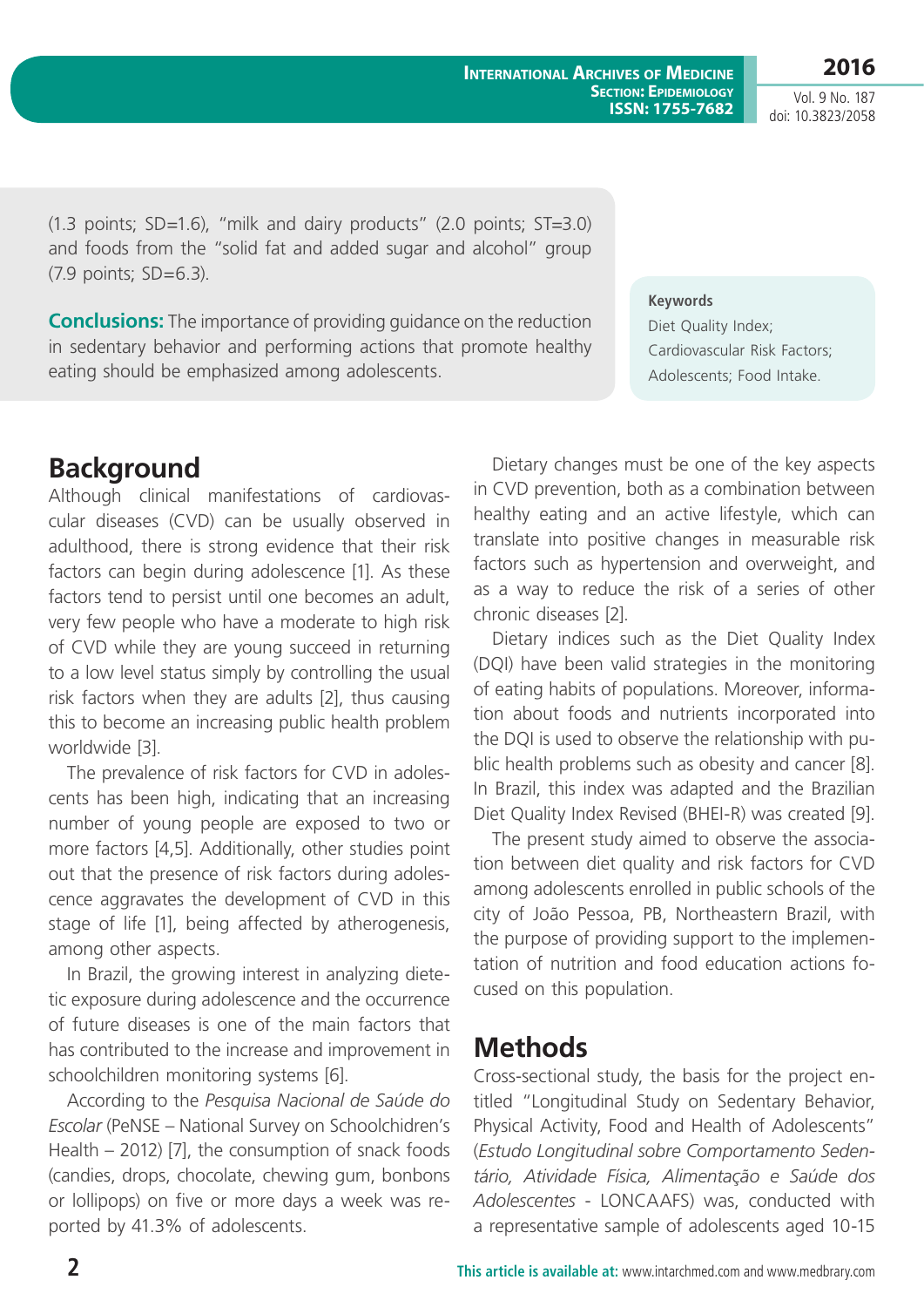**2016**

Vol. 9 No. 187 doi: 10.3823/2058

years, of both genders, enrolled in the sixth grade of the public primary school system in the city of João Pessoa, PB, Brazil. Data were collected from March to October 2014.

The sample was calculated from conglomerates and information obtained in the year before the beginning of this study was used. The city of João Pessoa had approximately 65,000 students enrolled in 184 public primary schools (93 state schools and 91 municipal schools). Among those students, approximately 9,500 were enrolled in the sixth grade in 128 schools (59 state schools and 69 municipal schools), distributed in four geographic regions of the city (north, south, east and west).

A total of 28 schools were systematically selected and distributed proportionally by type (14 municipal schools and 14 state schools), size (number of students enrolled in the sixth grade) and geographic region of the city. The following parameters were considered to determine the sample size: prevalence of low intake of fruits and vegetables; prevalence of overweight of 22%; 4% error; 95% confidence interval; design effect (deff) equal to 2.0; and an additional 30% for potential losses and refusals. Based on these parameters, the estimated sample size was 1026 students. The final study sample included 1077 adolescents. The exclusion criteria were pregnant women and individuals with disabilities that could prevent or limit the nutritional assessment or the understanding of the study and/or questionnaires.

A questionnaire evaluated the risk factors for CVD. The pre-test and calibration were performed in the year before data collection with a population similar to the current population. The questionnaire was administered through in-person interviews and it assessed the following aspects: sociodemographic profile, physical activity level, sedentary behavior, anthropometric measurements, blood pressure and dietary intake.

The physical activity level was assessed with a questionnaire [10] in which adolescents had the option of adding other physical activities as well as possible practical lessons at school. They were encouraged to list the physical activities performed in the previous week (days/week), describing their frequency and duration (hours, min/day). Adolescents who reported performing physical activity  $\geq$ 300 min/week were considered "physically active" while the others were considered "physically inactive" [11].

Sedentary behaviors were assessed with questions about the time spent on activities such as watching television, videos and DVDs, playing video games, sitting or lying down while using a cell phone and/or tablet, and using a computer for homework, leisure and fun. They were assessed separately for weekdays (Monday to Friday) and weekends (Saturday and Sunday) [12].

For the final classification, the time spent on all the sedentary behaviors was added to obtain the mean number of hours per day, which was dichotomized into screen time >2 h/day and screen time ≤2 h/day [12].

#### **Anthropometry and blood pressure measurement**

Weight, height, waist circumference and blood pressure were measured in triplicate by the same person. The mean of the values obtained was used to minimize possible measurement errors. Subjects were weighed and measured without shoes and with minimal clothing, according to standard procedures [13].

Weight was measured using a Techline digital scale with a variation of 100 g. Height was measured using a portable stadiometer. Next, the body mass index (weight (kg)/height (m)2) was calculated and expressed in Z-scores for each age. The nutritional status of adolescents was assessed based on the World Health Organization (WHO) criteria [14], with a BMI above +1Z being classified as overweight and a BMI below +1Z being classified as non-overweight. Waist circumference was measu-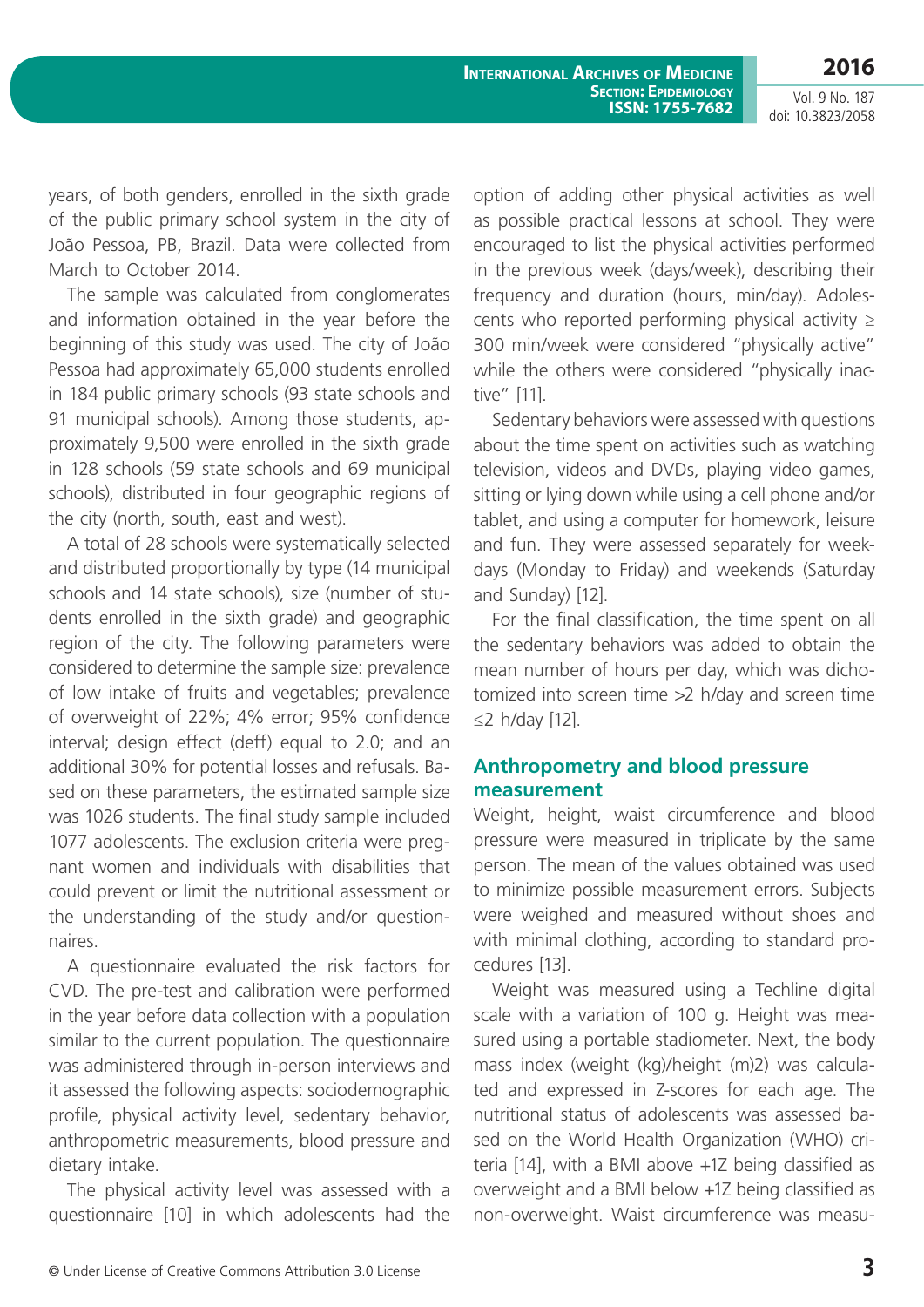**International Archives of Medicine Section: Epidemiology ISSN: 1755-7682**

**2016** Vol. 9 No. 187

doi: 10.3823/2058

red using an inelastic tape measure at the midpoint between the lowest rib and the top of the iliac crest [15]. Values above or equal to the 80th percentile were considered as a metabolic and cardiovascular risk [16].

Blood pressure was measured in the right arm with the adolescent in a sitting position after five minutes of rest, with an automatic blood pressure monitor (Omron HEM – 7200) with cuff sizes appropriate for adolescents, calibrated periodically. Blood pressure was classified as high if the systolic blood pressure (SBP) had a Z-score above 1.25 [17].

#### **Diet quality**

Information about the food intake of adolescents was obtained from the 24-hour dietary recall (24HR), using the Automated Multiple-Pass Method (AMPM) [18]. The information about food and drink consumption, including the preparation and information about weight and serving size in grams, milliliters or household measures, were obtained using the Photographic Record for Diet Surveys (*Registro Fotográfico para Inquéritos Dietéticos*) [19], which provides pictures of food, kitchen utensils and standard measures that represent items or food servings that quantify the serving sizes more efficiently, minimizing potential memory deficits among research subjects.

Usual intake was estimated by adjusting for the within person variance of the nutrient intake using Multiple Source Method (MSM) [20]. This method can be used when

two or more 24HDR are available for at least a subsample of the individuals.

Two 24HRs were applied, the second was replied in a subsample of 25% 15 to 90 days after the first application [21]. The food intake data were processed using Virtual Nutri Plus software.

 Foods were grouped according to the Dietary Guidelines for the Brazilian Population (2006) and then evaluated according to the Brazilian Healthy Eating Index (BHEI) scores. BHEI is an index that evaluates the overall quality of diet of an individual or population through the distribution of scores among components, with a maximum value of 100 points indicating a better quality of diet. The distribution of the score is defined from the number of recommended daily servings of food groups per 1,000 kcal or mg/1,000 kcal for sodium, and a proportion of total energy consumption provided by nutrients, named SoFAAS( Solid fats, Alcohol and Added sugar) maintaining the agreement with the 2006 Dietary Guidelines recommendations [9].

For a more accurate classification of the BHEI-R components, according to the 2006 Dietary Guidelines, some preparations such as hot dogs, porridge, *baião-de-dois* (a typical Brazilian dish prepared with rice and beans) and fried banana were separated into their ingredients; the proportions of the ingredients were subsequently calculated when these preparations were grouped using a cookbook [22]. Information about added sugar and trans fat was obtained from the Table of Nutritional Composition of Foods Consumed in Brazil - Household Budget Survey (*Pesquisa de Orçamentos Familiares* - POF-2008-2009) [23].

The maximum score (5 or 10 points) was attributed to a food intake greater than or equal to the recommended servings from the food groups per 1,000 kcal, and a score of 0 was given for the absence of intake; intermediate values were calculated in proportion to the amount consumed [24].

This project was approved by the *Human Research Ethics Committee* of the Federal University of Paraíba, and the Free and Informed Consent form was signed by parents/guardians.

#### **Data analysis**

Descriptive analysis of the variables was initially performed by calculating central tendency (mean and median), dispersion (standard deviation) and precision (95% confidence interval). Frequency distribution was used for the variables measured on a nominal or ordinal scale, and mean and standard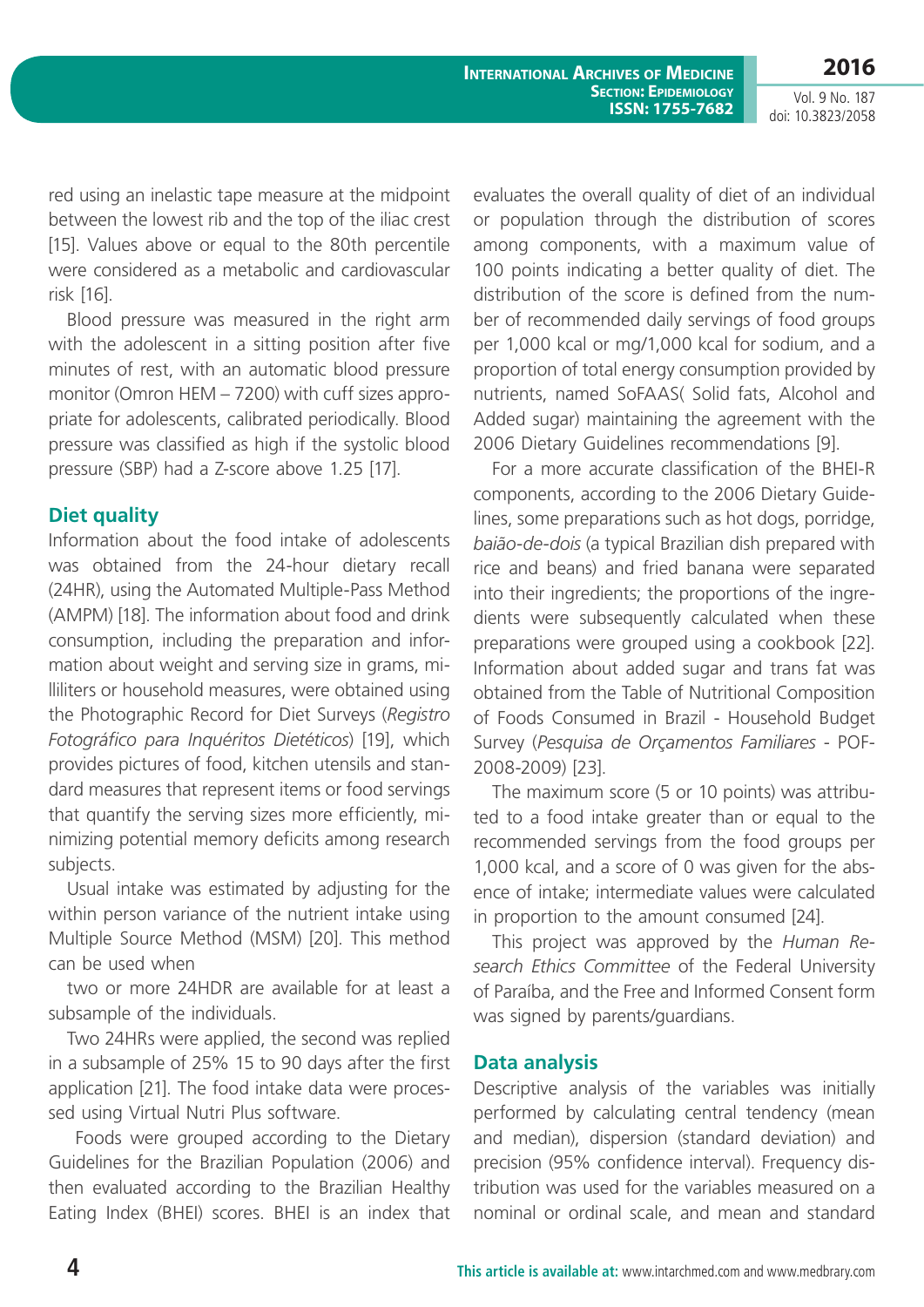**2016**

deviation were used for the variables measured on a numeric scale.

Multiple linear regression was used to correlate quality of diet with independent variables. Pearson correlation analysis was performed to determine which variables to include in the model; those with a correlation p-value of less than 0.20 were included in the model. The model used the BHEI score as the dependent variable.

Backward elimination was used to exclude variables from the regression model until only significant variables remained. Analyses were performed using SPSS 20.0. A significance level of 5% (p<0.05) was adopted for all analyses.

### **Results**

Socio-demographic and anthropometric characteristics and risk factors for the population investigated are shown in **Table 1**. There were no statistical differences between the variables analyzed regarding sex, so that general population data are shown.

Mean age of the population was 12 years (SD= 1.05) and 54.1% were females. A total of 30.7% of mothers and 30.2% of fathers had completed secondary school or higher education and 74.6% of adolescents reported that they were non-white.

With regard to the variables associated with risk factors for cardiovascular diseases (CVD), the prevalence of overweight (BMI) was 33%; 68.4% of adolescents spent >2h/day on sedentary behavior; 33% were categorized as physically inactive, i.e. they reported performing physical activity <300 min/week; 24.3% had a high waist circumference and 7% had high blood pressure **(Table 1)**.

With regard to diet quality, there were no statistically significant differences when the means of the 12 components of the BHEI-R were compared between boys and girls.

**Table 2** shows the low scores for the "oils", "whole fruits", "whole cereals" and "milk and dairy products" groups; high scores for the "saturated **Table 1.** Distribution of the number and percentage of adolescents according to their socio-demographic characteristics and risk factors for cardiovascular disease. João Pessoa, PB, Brazil, 2014.

| <b>Variable</b>                                               | Ñ    | $\frac{9}{6}$ |  |  |  |  |
|---------------------------------------------------------------|------|---------------|--|--|--|--|
| Gender                                                        |      |               |  |  |  |  |
| Male                                                          | 494  | 45.9          |  |  |  |  |
| Female                                                        | 583  | 54.1          |  |  |  |  |
| Paternal level of education (years of schooling) <sup>1</sup> |      |               |  |  |  |  |
| ≤8 years                                                      | 287  | 40.3          |  |  |  |  |
| >8 year                                                       | 425  | 59.7          |  |  |  |  |
| Maternal level of education (years of schooling) <sup>2</sup> |      |               |  |  |  |  |
| ≤8 years                                                      | 400  | 44.8          |  |  |  |  |
| >8 years                                                      | 493  | 55.2          |  |  |  |  |
| Ethnicity <sup>3</sup>                                        |      |               |  |  |  |  |
| Whites                                                        | 273  | 25.4          |  |  |  |  |
| Non-whites                                                    | 802  | 74.6          |  |  |  |  |
| Overweight (BMI) <sup>4</sup>                                 |      |               |  |  |  |  |
| No                                                            | 715  | 67.0          |  |  |  |  |
| Yes                                                           | 352  | 33.0          |  |  |  |  |
| Waist circumference (CC) <sup>5</sup>                         |      |               |  |  |  |  |
| Normal                                                        | 813  | 75.7          |  |  |  |  |
| Increased risk                                                | 261  | 24.3          |  |  |  |  |
| Blood pressure (systolic) <sup>6</sup>                        |      |               |  |  |  |  |
| Normal                                                        | 1000 | 92.9          |  |  |  |  |
| Increased                                                     | 76   | 7.1           |  |  |  |  |
| Sedentary behavior (TV/computer screen time)                  |      |               |  |  |  |  |
| $\leq$ 2 h/day                                                | 340  | 31.6          |  |  |  |  |
| >2 h/day                                                      | 737  | 68.4          |  |  |  |  |
| <b>Physical Activity Level</b>                                |      |               |  |  |  |  |
| <300 min/week                                                 | 355  | 33.0          |  |  |  |  |
| $\geq$ 300 min/week                                           | 722  | 67.0          |  |  |  |  |

 $1:365$  adolescents were unable to answer;  $2:84$  adolescents were unable to answer;  $3$ : two adolescents were unable to answer; <sup>4</sup>: 10 adolescents without data; <sup>5</sup>: three adolescents without data; 6: one adolescent without data.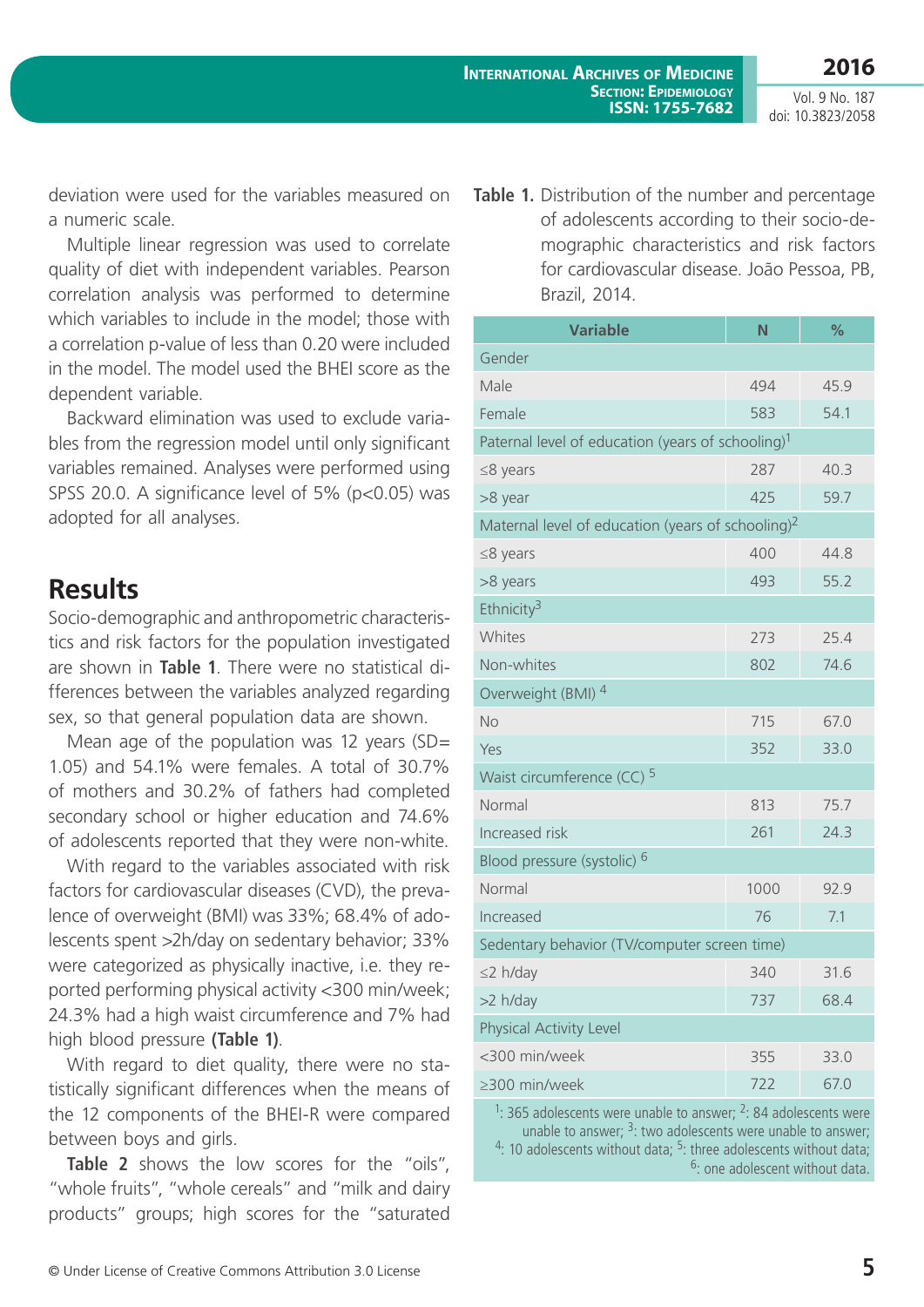**2016** Vol. 9 No. 187

doi: 10.3823/2058

| <b>Components</b>                | <b>Mean (SD)</b> | <b>Median</b>  | $\%$<br><b>Minimum score</b> | $\frac{0}{2}$<br><b>Maximum score</b> | <b>Score</b><br>variation |
|----------------------------------|------------------|----------------|------------------------------|---------------------------------------|---------------------------|
| Total fruit                      | 2.6(3.1)         | 3.08           | 36.5                         | 37.8                                  | $0 - 5$                   |
| Whole fruits                     | 1.2(2.1)         | $\Omega$       | 73.2                         | 21.6                                  | $0 - 5$                   |
| Total vegetables                 | 3.4(2.1)         | 5              | 21.2                         | 59.8                                  | $0 - 5$                   |
| Dark green and orange vegetables | 3.3(2.3)         | 5              | 27.9                         | 62.3                                  | $0 - 5$                   |
| <b>Total Grain</b>               | 4.4(0.9)         | 5              | 0.1                          | 54.1                                  | $0 - 5$                   |
| Whole grain                      | 1.3(1.6)         | $\overline{0}$ | 51.2                         | 6.4                                   | $0 - 5$                   |
| Dairy products                   | 2.0(3.0)         | $\overline{0}$ | 54.6                         | 5.0                                   | $0 - 10$                  |
| Meat, eggs and legumes           | 8.8(2.4)         | 10             | 2.4                          | 69.6                                  | $0 - 10$                  |
| Oils                             | 3.2(4.2)         | $\bigcap$      | 57.7                         | 20.0                                  | $0 - 10$                  |
| Saturated Fat                    | 8.2(2.7)         | 9.6            | 3.9                          | 43.8                                  | $0 - 10$                  |
| Sodium                           | 6.8(3.1)         | 7.6            | 5.6                          | 20.9                                  | $0 - 10$                  |
| SoFAAS                           | 7.9(6.3)         | 7.2            | 17.8                         | 4.5                                   | $0 - 20$                  |
| BHEI-R final score               | 52.3(13.3)       | 52.3           |                              |                                       |                           |

**Table 2.** Descriptive statistics of the scores of the Brazilian Healthy Eating Index Revised(BHEI- components among adolescents from public schools in the city of João Pessoa, PB, Brazil, 2014.

fat", "total vegetables", "dark green and orange vegetables and legumes", "total cereals" and "meats, eggs and legumes"; and the mean BHEI-R, which was 52.17 (SD=13.31) with a variation from 10 to 89 points. In terms of the SoFAAS group, there was a low mean score (7.97 points) considering the fact that the maximum score for this group was 20.

**Table 3** shows the final model of the ordinal logistic regression analysis (p<0.05). After adjusting the model, there was a chance of adolescents having

**Table 3.** Ordinal logistic regression associating socio-demographic variables and risk factors for cardiovascular diseases and the Brazilian Diet Quality Index Revised (BHEI-R) of adolescent students from public schools in the city of João Pessoa, PB, Brazil, 2014. (N=885\*).

|                                                                       | <b>Brazilian Healthy Eating Index</b> |               |          |             |               |          |
|-----------------------------------------------------------------------|---------------------------------------|---------------|----------|-------------|---------------|----------|
|                                                                       | Crude OR                              | 95%CI         | P        | Adjusted OR | 95%CI         | p        |
| <b>Sex</b>                                                            |                                       |               |          |             |               |          |
| Male                                                                  | 1                                     |               |          |             |               |          |
| Female                                                                | 1.02                                  | $0.82 - 1.27$ | 0.881    |             |               |          |
| Age                                                                   |                                       |               |          |             |               |          |
| $10 - 12$                                                             |                                       |               |          | 1           |               |          |
| $12 - 13$                                                             | 1.07                                  | $0.85 - 1.35$ | 0.582    |             |               |          |
| $\geq$ 14                                                             | 1.21                                  | $0.83 - 1.75$ | 0.329    |             |               |          |
| Maternal level of education                                           |                                       |               |          |             |               |          |
| Illiterate or up to grade 3                                           |                                       |               |          | $\mathbf 1$ |               |          |
| Grade 4 to incomplete primary school level                            | 0.74                                  | $0.50 - 1.09$ | 0.124    | 0.69        | $0.47 - 1.03$ | 0.071    |
| Complete primary school level of incomplete<br>secondary school level | 0.80                                  | $0.55 - 1.16$ | 0.246    | 0.82        | $0.56 - 1.20$ | 0.305    |
| Complete secondary school level to higher<br>education                | 0.56                                  | $0.39 - 0.82$ | $0.003*$ | 0.55        | $0.38 - 0.81$ | $0.002*$ |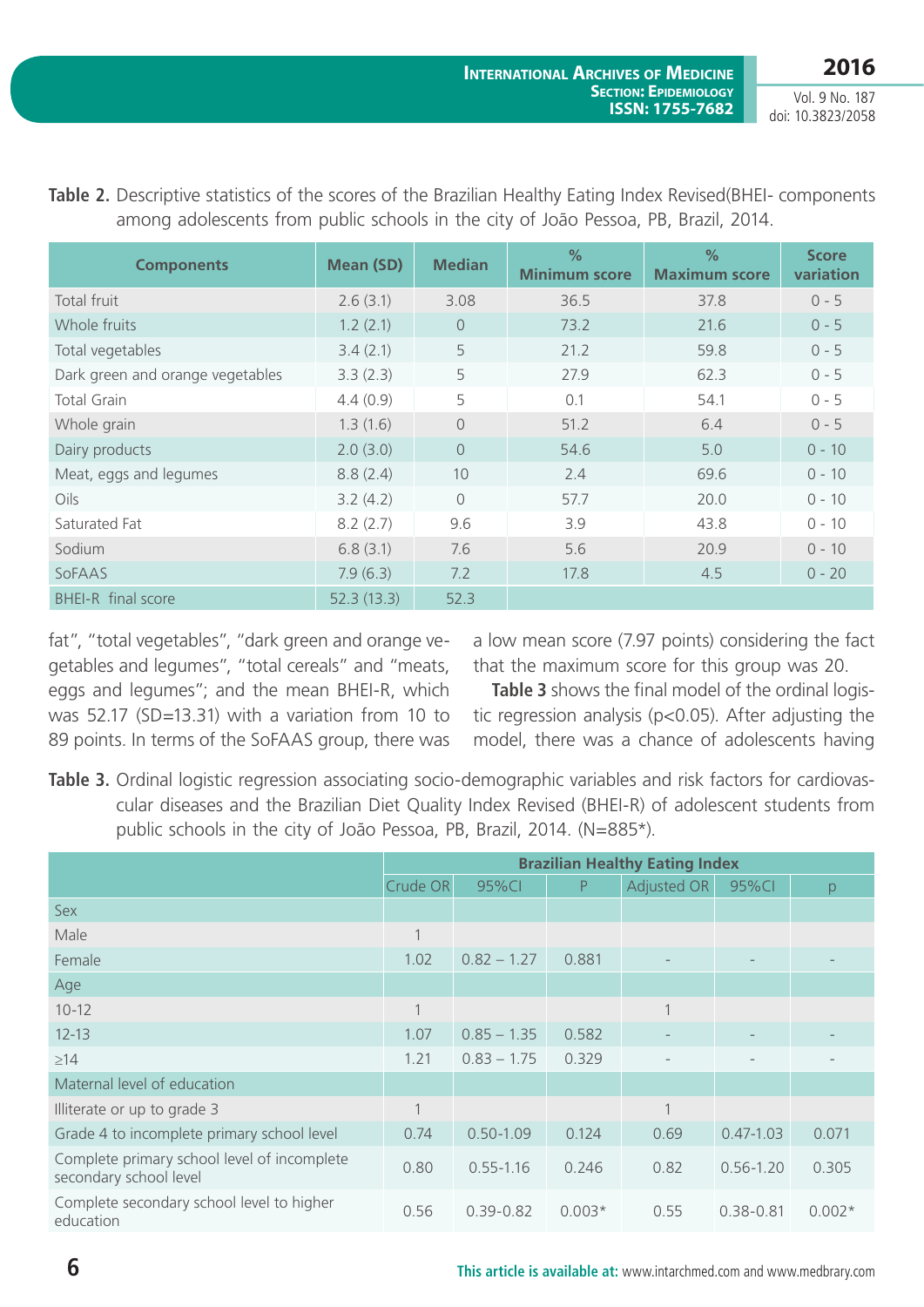|                         | <b>Brazilian Healthy Eating Index</b> |               |          |                |               |                       |
|-------------------------|---------------------------------------|---------------|----------|----------------|---------------|-----------------------|
|                         | Crude OR                              | 95%CI         | P        | Adjusted OR    | 95%CI         | p                     |
| Sedentary behavior      |                                       |               |          |                |               |                       |
| 1st tertile             |                                       |               |          | $\mathbf{1}$   |               |                       |
| 2nd tertile             | 1.18                                  | $0.90 - 1.54$ | 0.233    | 1.24           | $0.92 - 1.68$ | 0.151                 |
| 3rd tertile             | 1.36                                  | 1.04-1.87     | $0.026*$ | 1.39           | 1.03-1.87     | $0.032*$              |
| Waist circumference     |                                       |               |          |                |               |                       |
| Normal                  |                                       |               |          | $\mathbf 1$    |               |                       |
| High                    | 0.67                                  | $0.51 - 0.86$ | $0.002*$ | 0.53           | $0.34 - 0.84$ | $0.006*$              |
| <b>Body Mass Index</b>  |                                       |               |          |                |               |                       |
| Eutrophic               |                                       |               |          | $\overline{1}$ |               |                       |
| Overweight              | 0.83                                  | $0.65 - 1.05$ | 0.121    | 1.24           | $0.82 - 1.87$ | 0.298                 |
| Physical activity level |                                       |               |          |                |               |                       |
| <300 min/week           |                                       |               |          | 1              |               |                       |
| ≥300 min/week           | 0.88                                  | $0.70 - 1.12$ | 0.304    |                |               |                       |
|                         |                                       |               |          |                |               | $\therefore$ p < 0.05 |

low quality of diet with the increase in time spent on sedentary behavior (OR= 1.39; 95%CI= 1.03-1.87). Respondents whose maternal level of education was higher had a lower chance of having an inadequate diet  $(OR=0.55 95\%C) = 0.38-0.81$ . Paternal level of education was not included in the model due to the high non-response rate for this variable among adolescents.

Additionally, this model suggests that adolescents with a high waist circumference having better quality of diet (OR= 0.53; 95%CI=0.34-0.84). Despite the Body Mass Index (BMI) not showing a significant association, this variable remained to adjust the model exclusively.

# **Discussion**

The mean BHEI-R score of 52.3 observed in this study did not indicate a statistical difference between sexes. This score was similar to those found in the literature with Brazilian adolescents and in international studies [25, 26].

It is known that adolescents' eating habits are heavily influenced by the socioeconomic level of families and cultural aspects associated with food choices [27]. However, despite the frequent characterization of higher maternal level of education as a protective factor against poor quality of diet among adolescents, it is important to observe that factors associated with cardiovascular diseases (CVD) have also been connected to higher maternal levels of education [28].

Recently, some authors have argued that parents' eating habits and lifestyle are not associated with their children's quality of diet [29]. Thus, many studies need to incorporate the following into their methodology: the interrelations that family members have with one another, the family structure, and the influence of such relationships on eating the habits and lifestyle of adolescent students.

An unexpected positive relationship was found in this study between the increase in waist circumference and good quality of diet among adolescents. This relationship can indicate that, even if adolescents have good BHEI-R scores, a long time spent on sedentary activities can contribute to higher waist circumference levels as there was a high prevalence of sedentary adolescents in this population.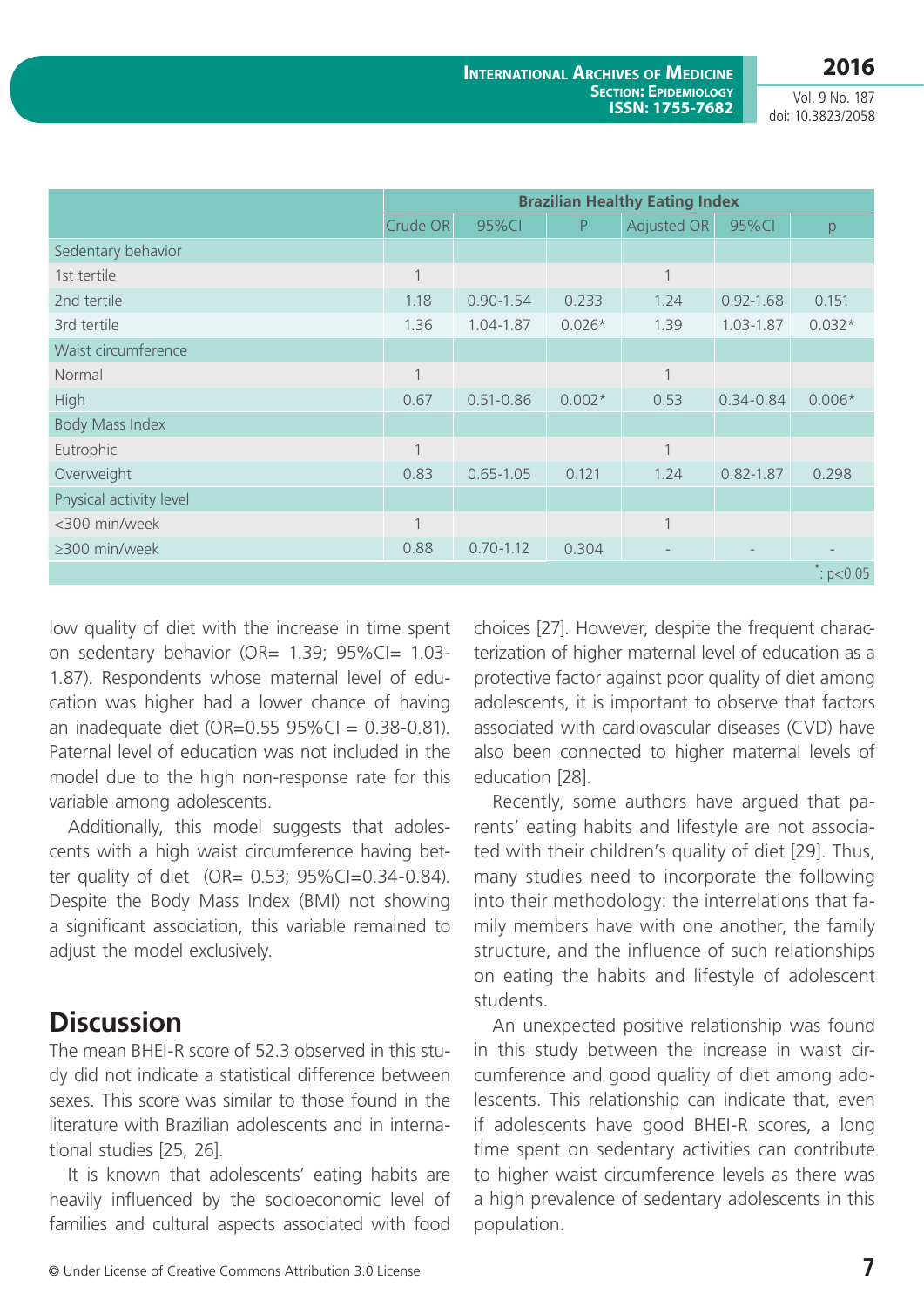**2016**

Vol. 9 No. 187 doi: 10.3823/2058

In young individuals, the contribution of sedentary behavior to the relationship between diet and waist circumference needs to be further studied, given the fact that the literature still does not point to an association between quality of diet and waist circumference with regard to time spent on sedentary habits among adolescents. These factors are alarming, in view of the trend towards maintaining such habits during adulthood and the contribution of this behavior to the onset of and mortality from cardiovascular diseases [3].

In addition, this relationship can be explained by the possibility of reverse causality bias in the association between diet and waist circumference. Overweight adolescents tend to change the report of their diet as a result of their nutritional status [30].

Moreover, the adolescents' tendency towards reporting food intakes similar to those expected for the general population or eutrophic individuals [31, 32], should be taken into consideration. Selective underreporting can be the result of a higher level of knowledge about eating habits [33], as the dissemination of information about healthy eating has been increasing in schools, where adolescents can most frequently be found.

Furthermore, in terms of sedentary behavior, this study showed that adolescents who spent more time on sedentary activities were more likely to have a poorer quality of diet.

The practice of sedentary activities among adolescents is closely associated with the overuse of new technologies such as cell phones, video games and tablets, to the detriment of physical activities. This technological advance has increasingly contributed to physical inactivity not only in Brazil but worldwide. Thus, populations should be informed about the benefits of regular physical activities [34].

Important aspects such as passing fads imposed by the media and the influence when choosing manufactured or minimally processed products can be associated with the number of hours adolescents spend in front of a television and/or computer screen [35].

Despite eating habits differing among countries, these aspects are usually connected to the global trend towards consuming foods with a high energy content instead of those rich in fibers, leading to inadequate eating habits and physical inactivity itself [36].

The influence of the media and technology, apart from the convenience when eating (fast food), cause adolescents to choose artificial and/or highly processed foods over natural ones, as clearly observed in this population. This behavior was reflected in the high percentage of minimum score in the "total fruits", "whole fruits" and "whole cereals" groups of the BHEI-R, a fact that contributes to one's vulnerability to chronic non-communicable diseases (NCDs) such as cardiovascular diseases [2].

Additionally, low consumption of milk and dairy products has also been frequent in studies with adolescents in Brazil [37]. In this population, more than half of youngsters do not even consume half of the daily 1.5 servings/1,000 Kcal recommended by the Brazilian Population Food Guidelines, as observed in an European study with performed with adolescents [38].

According to authors, in order to understand this remarkable characteristic among adolescents, the growing habit of skipping meals, especially breakfast [47], and the replacement of milk and other milkbased drinks for sugary drinks such as artificial juices and sodas [39] must be taken into consideration. It should be emphasized that there was a high prevalence of consumption of these products in this population.

This characteristic can also be observed in the high intake of SoFAAS a group comprised by foods rich in solid fat, added sugar and alcohol. Although alcohol is part of this group, no adolescents reported having consumed alcoholic beverages.

Considering the fact that the increase in sugar and solid fat intake can be associated with risk fac-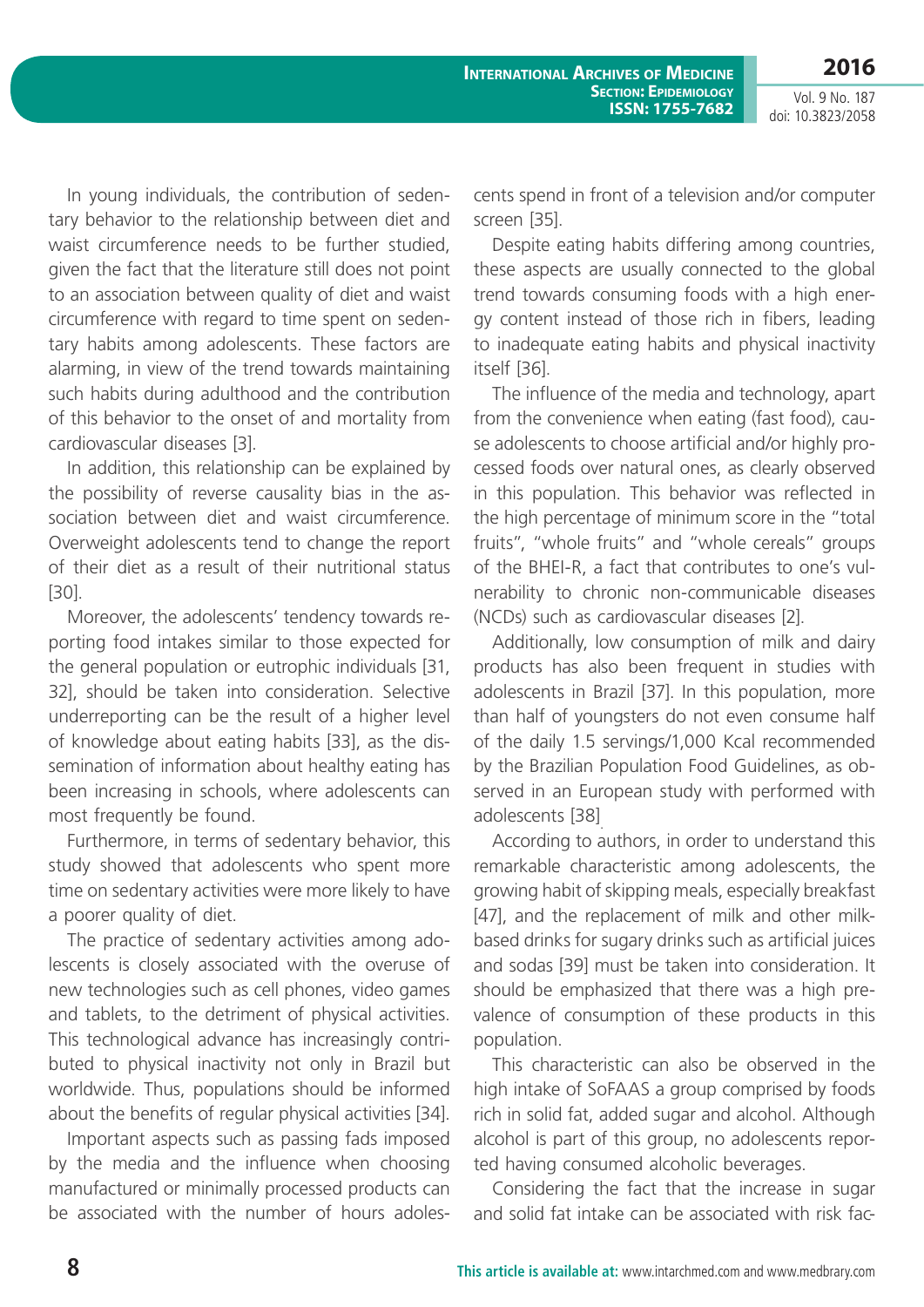**2016**

tors for the development of CVD in adolescents and subsequent adulthood [40], the identification of dietary factors can help to serve as a tool to reduce the risk of such diseases.

In conclusion, by analyzing the association between quality of diet and risk factors for CVD, the results of the present study confirm the trend towards a poorer quality of diet as adolescents have more sedentary time, corroborating the findings from international studies [38].

Although the study design enabled the associations among variables to be analyzed, its main limitation was the way the outcome was measured and the simultaneous exposure, which prevented temporality from being proved.

Our findings recommend the inclusion of actions aimed at promoting adherence to healthy eating habits associated with increased awareness of the importance of reducing sedentary behavior, thus helping to improve adolescents' quality of life and protection against CVD. Longitudinal studies are required to confirm the association between sedentary behavior and quality of diet and risk factors for cardiovascular diseases.

# **Conclusion**

Few studies have assessed one's diet using the Brazilian Healthy Eating Index Revised (BHEI-R) associated with risk factors for CVD in adolescents in Brazil. Our results show the close relationship between poor eating habits and sedentary behavior, which facilitates the planning of public policies and the development of specific actions aimed at the promotion of physical activities and food and nutrition education.

### **Acknowledgements**

We would like to thank FAPESq and CNPq for their financial support.

## **References**

- **1.** Beck CC, Lopes, AS, Giuliano, ICB, Borgatto, AF. Fatores de risco cardiovascular em adolescentes de município do sul do Brasil: prevalência e associações com variáveis sociodemográficas. Rev Bras Epidemiol 2011;14 :36-49.
- **2.** Magnussen, CG, Koskinen J, Juonala M, Chen W, Sathanur R, Sabin MA, et al. A diagnosis of the metabolic syndrome in youth that resolves by adult life is associated with a normalization of high carotid intima-media thickness and type 2 diabetes mellitus risk: the Bogalusa Heart and Cardiovascular Risk in Young Finns studies. J Am Coll Cardiol 2012;60:1631-1639.
- **3.** Mendis S, Puska P, Norrving B. Global atlas on cardiovas cular disease prevention and control. Geneva: World Health Organization. [http://whqlibdoc.who.int/publications/2011/9789241564373\\_](http://whqlibdoc.who.int/publications/2011/9789241564373_eng.pdf) [eng.pdf.](http://whqlibdoc.who.int/publications/2011/9789241564373_eng.pdf) (acsess on 07/May/2014).
- **4.** Romanzini M, Reichert FF, Lops A, Petroski EL, Farias Júnior JC. Prevalência de fatores de risco cardiovascular em adolescentes. Cad Saúde Pública 2008;24:2573-2581.
- **5.** Farias Júnior JC, Mendes JKF, Barbosa DBM, Lopes AS. Fatores de risco cardiovascular em adolescentes: prevalência e associação com fatores sociodemográficos. Rev Bras Epidemiol 2011;14:50- 62.
- **6.** Malta DC, Sardinha LMV, Mendes I, Barreto SM, Giatti L, Castro IRR, et al. Prevalência de fatores de risco e proteção de doenças crônicas não transmissíveis em adolescentes: resultados da Pesquisa Nacional de Saúde do Escolar (PeNSE), Brasil, 2009. Ciênc Saúde Coletiva 2010;15: 3009-3019.
- **7.** Instituto Brasileiro de Geografia e Estatística. Pesquisa Nacional de Saúde do Escolar (PeNSE)-2012. Rio de Janeiro: Instituto Brasileiro de Geografia e Estatística; 2012.
- **8.** Evans WW, Jacques PF, Dallal GE, et al. The role of eating frequency on total energy intake and diet quality in a lowincome, racially diverse sample of choolchildren. Public Health Nutr 2015;18:475-481.
- **9.** Previdelle NA, Andrade SC, Pires MM, et al. *Índice de qualidade da Dieta Revisado para população brasileira.* Rev Saúde Pública 2011;45:794-798.
- **10.** Farias-Júnior JC, Lopes AS, Mota J, et al. Validade e reprodutibilidade de um questionário para medida de atividade física em adolescentes: uma adaptação do Self Administered Physical Activity Checklist. Rev Bras Epidemiol 2012; 15:198-210.
- **11.** Dobbins M, DeCorby K, Robeson P, et al. School-based physical activity programs for promoting physical activity and fi tness in children and adolescents aged 6-18. Cochrane Database Syst Rev. 2009;21:CD007651. doi: 10.1002/14651858.CD007651.
- **12.** Hardy LL, Dobbins T, Booth ML, et al. The reliability of the adolescent sedentary activity questionnaire (ASAQ). Prev Med 2007;45:71-74.
- **13.** Alvarez BR, Pavan AL. Alturas e comprimentos. In: Petroski EL. Antropometria: técnicas e padronizações. 4ª ed. Blumenau, SC: Nova Letra, 2007;31-44.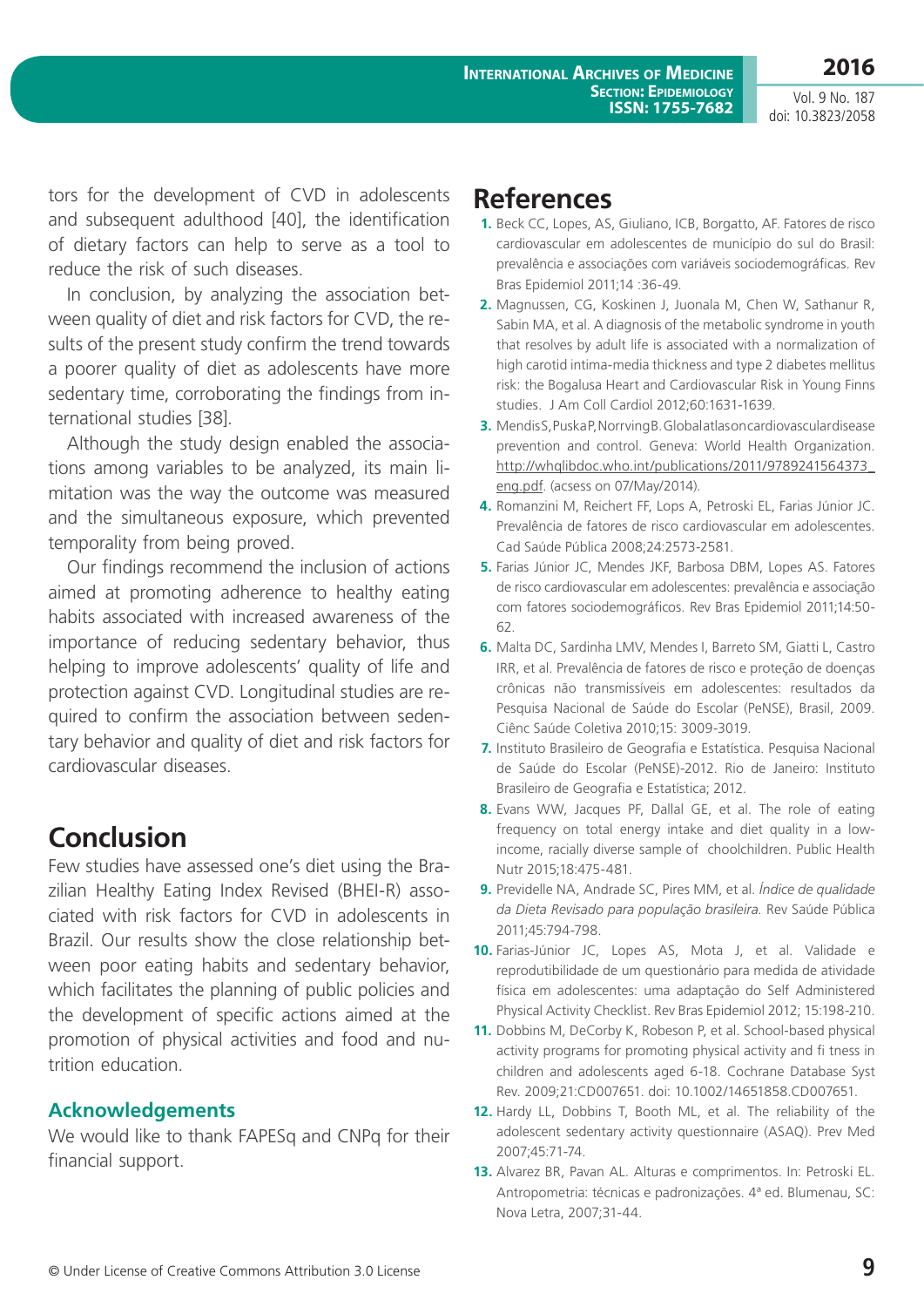- **14.** World Health Organization. Who child growth standards: length/height-for-age,weight-for-age, weightfor-length, weight-for-height and body mass index-for-age. Methods and development (nonserial publication). [http://agris.fao.org/agris](http://agris.fao.org/agris-search/search.do?recordID=XF2006410216)[search/search.do?recordID=XF2006410216](http://agris.fao.org/agris-search/search.do?recordID=XF2006410216) (access on 12/ jan/2014).
- **15.** World Health Organization. Obesity: preventing and managing the global epidemic. https://books.google.com. br/books?hl=pt-BR&lr=&id=AvnqOsqv9doC&oi=fnd&pg=PA 1&dq=Obesity:+preventing+and+managing+the+global+ep idemic.&ots=6UF95mXX5K&sig=-udE7nB4VR455Gk17CNO-KmVNcHc#v=onepage&q=Obesity%3A%20preventing%20 and%20managing%20the%20global%20epidemic.&f=false (access on 15/mar/2014).
- **16.** Taylor RW, Jones IE, Williams SM, Goulding A. Evaluation of waist circumference, waist-to-hip ratio, and the conicity index as screening tools for high trunk fat mass, as measured by dualenergy X-ray absorptiometry, in children aged 3-19 y. [Am J Clin](http://www.ajcn.org/) [Nutr](http://www.ajcn.org/) 2000;72:490-495.
- **17.** National High Blood Pressure Education Program Working Group on High Blood Pressure in Children and Adolescents. The fourth report on the diagnosis, evaluation, and treatment of high blood pressure in children and adolescents. Pediatrics 2004; 114:555-76.
- **18.** Moshfegh AJ, Rhodes DG, Baer DJ, Muravi T, Clemens JC, Rumpler WV, et al. The US Departamento f Agriculture Automated Multiple-Pass Method reduces bias in the collection of energy intakes. [Am J Clin Nutr](http://www.ajcn.org/) 2008;88:324-332.
- **19.** Zabotto CB, Vianna RPT, Gil MF. Registro fotográfico para inquéritos dietéticos: utensílios e porções. Goiânia: Editora Nepa-Unicamp, 1996.
- **20.** Multiple Source Method (MSM) for estimating usual dietary intake from short-term measurement data. User Guide, 2011. 6th. Alemanha, DE: European Commission, Framework Programme, EFCOVAL work package 3A;2011.
- **21.** Mohseni-takallo SM, Mirmiran P, Hosseini-esfahani F, Mehrabi Y, Azizi F. Metabolic Syndrome and its Association with Healthy Eating Index-2005 in Adolescents: tehran Lipid and Glusose study. J. Food Nutr Res 2014;2:155-161.
- **22.** Fisberg RM, Villar BS. Manual de Receitas e Medidas Caseiras para Cálculo de Inquéritos Alimentares: manual elaborado para auxiliar o processamento de dados de inquéritos alimentares. São Paulo: Editora Signus, 2012.
- **23.** Instituto Brasileiro de Geografia e Estatística. Tabelas de Composição Nutricional dos Alimentos Consumidos no Brasil. Pesquisa de Orçamentos familiares (POF) 2008-2009. Rio de Janeiro: Instituto Brasileiro de Geografia e Estatística; 2011
- **24.** Wendpap LL, Ferreira MG, Rogério MR, Pereira RA, Loureiro AS, Gonçalves-Silva, RM. Índice de qualidade da dieta de adolescentes e fatores associados. Cad Saúde Pública 2014;30:97-106.
- **25.** Tanaka LF, Latorre MRDO, Silva AM, Konstantyner, ECM, Marques HHS. Poor diet quality among Brazilian adolescents with HIV/AIDS. J Pediatr 2015;91:152-159.
- **26.** Assumpção D, Barros MBA, Fisberg RM, Carandina L, Goldbaum M, Cesar CL. Diet quality among adolescents: a populationbased study in Campinas, Brazil. Rev Bra Epidemiol 2011;15:605- 616.
- **27.** Couto SF, Madruga SW, Neutzling MB, Silva MC. Frequência de adesão aos "10 Passos para uma Alimentação Saudável" em escolares adolescentes. Ciênc Saúde Colet 2014;19: 1589-1599.
- **28.** Fernandes RA, Conterato I, Messias KP, Christofaro DGD, Oliveira AR, Júnior IF. Fatores de risco associados ao excesso de peso entre adolescentes da Região Oeste Paulista. Rev Esc Enferm 2009;43:768-773.
- **29.** Vollmer RL, Adamsons K, Foster JS, Mobley AR. Association of fathers' feeding practices and feeding style on preschool age children's diet quality, eating behavior and body mass index. Appetite 2015:1;274-81.
- **30.** Neutzling BC, Araújo LP, Vieira MFA, Hallal PCA, Menezes MB. Freqüência de consumo de dietas ricas em gordura e pobres em fibra entre adolescentes. Rev Saúde Pública 2007;41:2-7.
- **31.** Cardoso LO, Alves LC, Castro IRR, leite IC, Machado CJ. Uso do método *Grade of Membership* na identificação de perfis de consumo e comportamento alimentar de adolescentes do Rio de Janeiro, Brasil. Cad. Saúde Pública 2011;27:335-346.
- **32.** Souza AM, Pereira RA, Yokoo EM, Levy RB, Sichieri R. Alimentos mais consumidos no Brasil: Inquérito Nacional de Alimentação 2008-2009. Rev Saúde Pública 2013;47:191-199.
- **33.** Dayrell C, Urasaki R, Goulart RMM, Ribeiro SML. Consumo alimentar e gasto energético em adolescentes obesos e eutróficos. Rev Paul Pediatr 2009;27:374-80.
- **34.** Organização Mundial da Saúde: sedentarismo já é o quarto fator que mais mata no mundo. Zero Hora. [http://zerohora.](http://zerohora.clicrbs.com.br/rs/noticia/2010/11/oms-sedentarismo-ja-e-o-quarto-fator-que-maismata-no-mundo-3110558.html) [clicrbs.com.br/rs/noticia/2010/11/oms-sedentarismo-ja-e-o](http://zerohora.clicrbs.com.br/rs/noticia/2010/11/oms-sedentarismo-ja-e-o-quarto-fator-que-maismata-no-mundo-3110558.html)[quarto-fator-que-maismata-no-mundo-3110558.html](http://zerohora.clicrbs.com.br/rs/noticia/2010/11/oms-sedentarismo-ja-e-o-quarto-fator-que-maismata-no-mundo-3110558.html)> (access on 12/mar/2014.).
- **35.** Vasconcellos MB, Anjos LA, Vasconcellos TL. Estado Nutricional e tempo de tela de escolares da Rede pública de Ensino fundamental de Niterói, rio de Janeiro, Brasil. Cad Saúde Pública 2013;29:713-722.